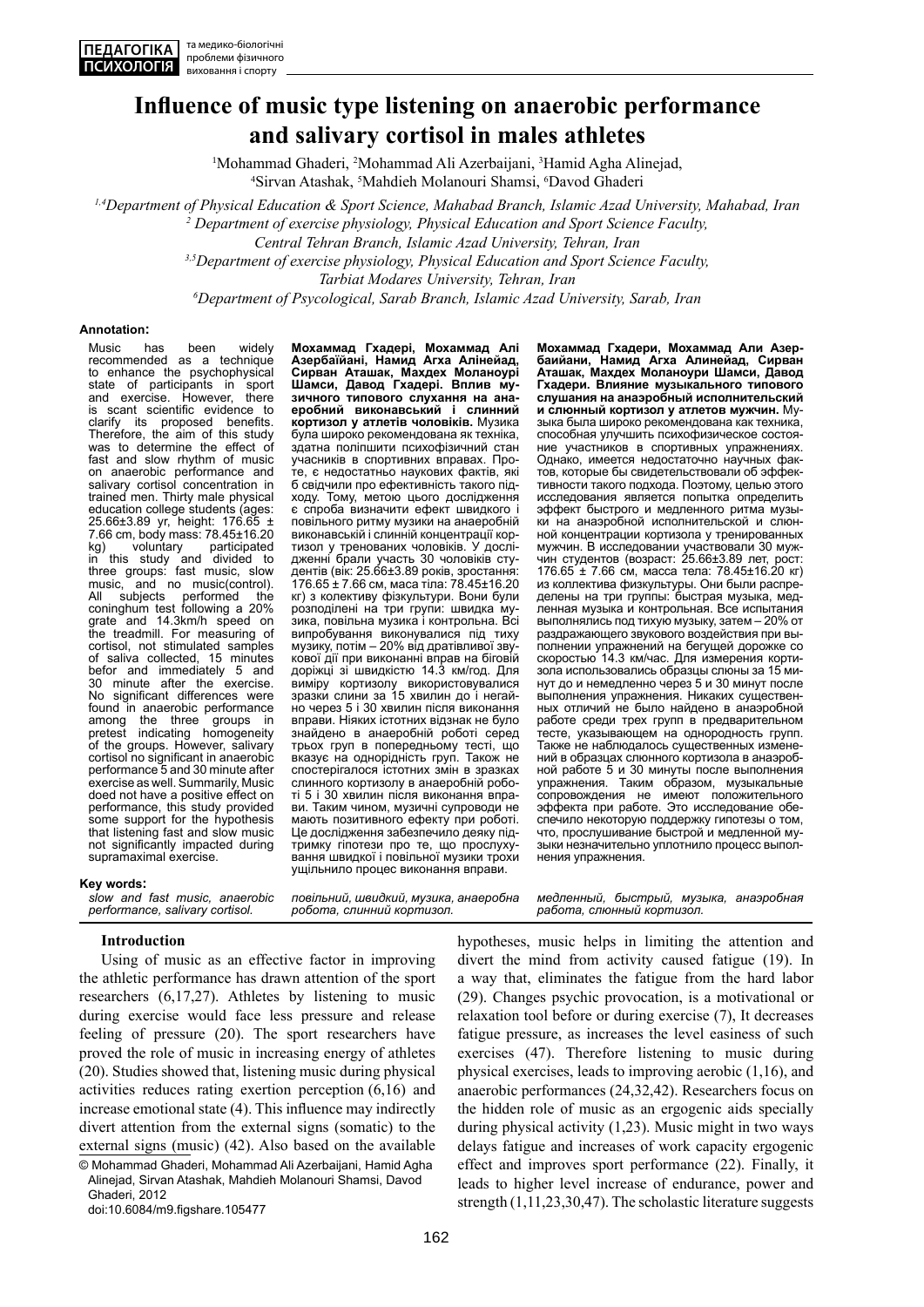four ways in which music might improve exercise performance: reduces perception of fatigue (Yamashita et al., 2006); increases levels of arousal (Karageorghis & Terry, 1997); encourages motor coordination or synchronization (Simpson & Karageorghis, 2006); and increases relaxation (Copeland & Franks, 1991). In the current study, we have examined the first three ways in which music could enhance sprint performance in rowing. Reduced perception of physical fatigue during exercise to music was attributed to selective attention resulting from limited information processing capacity (Hernandez- Peon, 1961). Researchers believe that music can prevent the unpleased feeling outbreak in sport. Music can reduce the exertion perception, the metabolic by products (acidosis) and hemodynamical phenomenon (heart rate and blood pressure) (35). In addition, music effectiveness is depended to the music type being used and the listener's characteristics. Slow rhythm music causes relaxation and reduction of stress listener (28,37). While fast rhythm music is motivational and increases muscle tension (31). Several data have shown that fast rhythm music (motivational) enhances performance, while slow rhythm music (sedative) is obnoxious (2,12,21). Another Studies showed that in comparison, both type of slow and fast music are better than non music status and improve performance (3). Numerous studies investigated the effect of music on the cardiovascular endurance performance and exertion perception during exercise but studies related to the effect of music on supra-maximal exercises is little. Some finding showed the effect of music on improvement of anaerobic performance (32), but the type of music is not effective on the peak of power during exercise (48). In contrast, Ferguson et al. (1994) proved that the fast and slow music improve karate performance (12). Nittono et al. (2000) concluded that only the fast music can improve the speed performance in the athletes (36). It was found that listening to music during anaerobic performance has no effect on increase of performance (21,39). On the other hand, music is effective on hormonal responses. Findings indicate that music can effect on cortisol secretion as listening to music reduces cortisol concentration (14,34,36,45),however It seems that the decrease in cortisol levels during listening to music maybe is different by music type (25,33,40). Some studies reported the cortisol reduction after listening to classic music (26). Whereas another researchers reveal cortisol level increase after listening to the fast music (motivational) (15). Brownley et al. (1995) reported the higher plasma cortisol levels after intensive exercise and listening to the fast music in comparison with the slow music and non music (5). Since the effect of music listening a one session supra-maximal exercise to the exhaustion has not been investigated and majority of the studies focused on the effect music on the submaximal exercise, and that more of the studies on the effect of music on cortisol level are done the medical fields (14,34,35), and that study on hormonal responses related to the music listening and sport is little (5,16). Therefore the main aim of the present study is on the effect of fast and slow music listening on anaerobic performance and salivary cortisol level in Athlete Males.

# **Methods**

# **Subjects**

 Thirty physical education college male students (Mean ± SD, age=25.66±3.89yr, height: 176.65±7.66 cm, body mass=78.45±16.20 kg) volunteered as subjects and randomly divided in three groups: fast music, slow music and no music group, none of the subjects did not have hormone and hearing disorder background and at the time of study didn't place under pharmaceutical treatment.

Procedures

 The subjects in 4 separate sessions and time interval of 48 hours at the same time of the day went to the National Olympic Academy sport physiology laboratory. The performance in each session was as follow: In the first session all participants were informed of the purpose, procedures and possible risks of the investigation before they gave written informed consent to participate in the study and personal data were recorded from them. In the  $2<sup>nd</sup>$  to  $4<sup>th</sup>$  sessions each of them according to the group they were allocated, the coninghum anaerobic Test was used which was running with speed of 14.3 km/hour and 20% slope. They ran on the treadmill (Technogem, HC1200, ITALY) at the time exhaustion. The Astrand 6 minute Cycle Test was devised by P.O. Astrand in 1956 for the evaluation and calculation of VO2max. the Under Over Astrand Test, that is 6 min running on the ergometer bicycle (ergometer C839 Monark) with one constant load and speed of 50 round/min pedaling was done (41).

# **Music selection**

 Considering the nature of the study, the music was selected from two different types, from the view point of musical indexes. The features of the fast music were high speed (120 beats per minute [bpm]) with strong tune, to such an extent that this type of music increased the energy of athletes and reduced tension (34). The relaxing music included slow rhythm (76 beats per minute [bpm]), in contract to the fast music reduced provocation (34). For listening to music the portable Sunio MP3-Player Instrument (model no. MCD-Z7F) was used (44). Before, the subjects stand up on treadmill, they put the headphone in car for listening the music. At the start of the test one person was ready to switch on the tape. The sound volume was the same for all of the study subjects (maximum volume 75%) (44). This volume was selected in order not to hear the treadmill noise and only listen to the music.

### **Saliva collection**

 Saliva samples were collected 15 min before exercise (PRE), 5- and 30- min post-exercise (5P), and (30P). Subjects were instructed to avoid food, drinking hot fluids, and brushing their teeth two hours before assessment and were seated in the laboratory for 20 minutes prior to the resting sample being provided. In each case, 4 ml of saliva was deposited into sterile containers (Labserve, Auckland, New Zealand) and stored at -20° C until assay. At the completion of exercise, subjects remained seated in the laboratory until all samples were collected. During recovery, participants were allowed to drink water ad libitum.

# **Cortisol assay**

Saliva was analyzed in duplicate for cortisol concentrations, using Enzym Immunosorbant Assay kits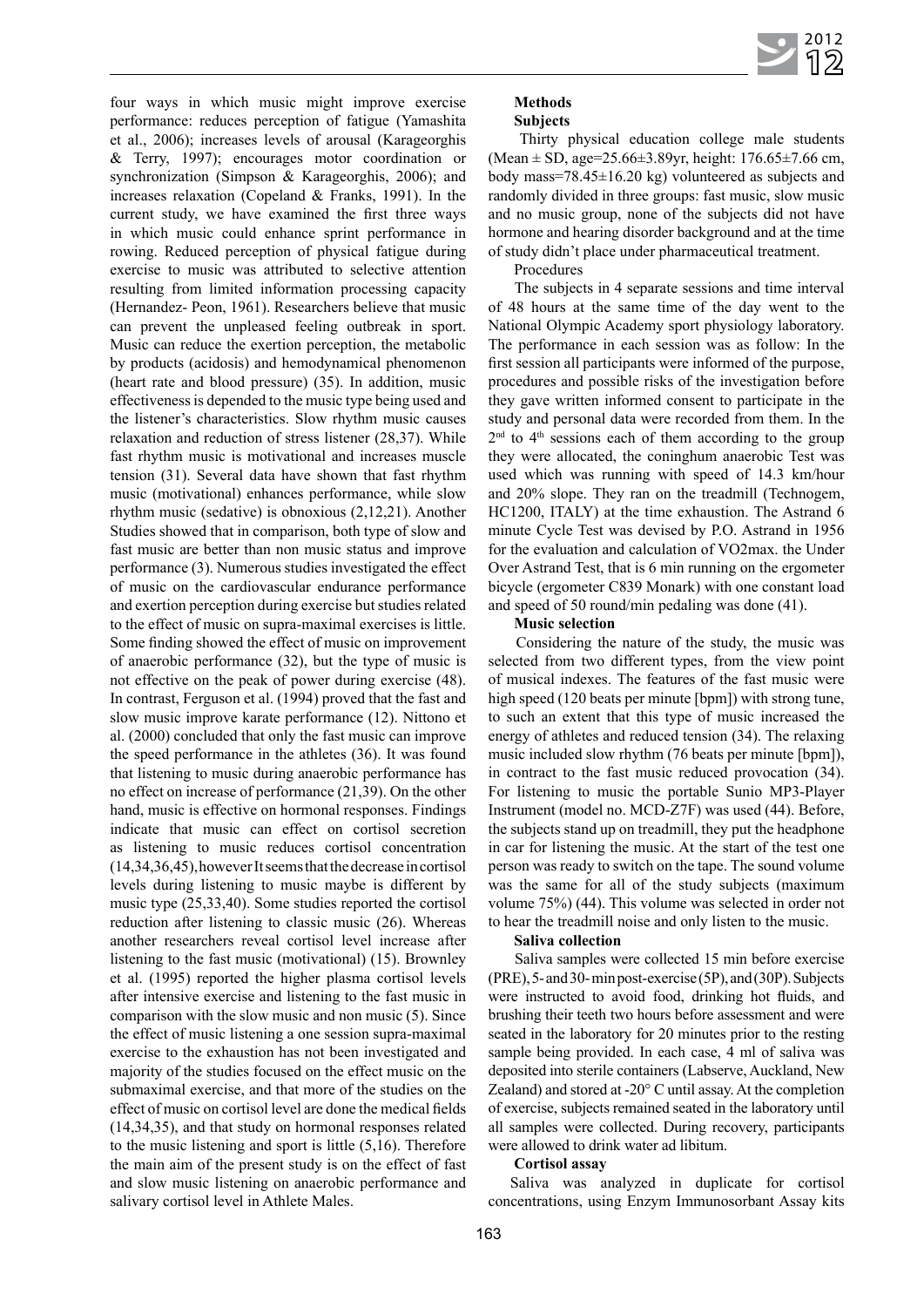(RADIM SpA, Via del Mare, 125-00040 Pomezia (Roma) Italia). Inter- and intra-assay coefficients of variances were 6.9% and 6.2% for serum cortisol. Saliva samples for each subject were analyzed in the same assay to eliminate interassay variance. Giving that cortisol release following form boarding rhythm, whole saliva sample collected between 08:30 and 11:30 a.m.

## **Statistical Analyses**

 All of the data were reported based on the mean and standard deviation. In the present study, for description of the statistical indices, the descriptive method, and for analysis of the obtained data, the one way analysis of variance (ANOVA) for the independent group was used. All of the statistical calculations were done by SPSS 16 software. The level of P<0.05 was considered significant level.

# **Results**

 In order to determination amount of homogeny of testable one way analysis of variance (ANOVA) use between amount of vo2max of groups and not found significant differences between groups that indicate homogeny of that amount of measured variable given in table 1.

Running time as a measure of aerobic performance in fast music group as compared to slow music and no music (control) was lower, but this reduction wasn't significant. In away, that no significant difference was observed between fast music- slow music- and non music condition ( $p > 0.05$ ), (figure 1). On the other hand, the salivary cortisol concentration 5 min after exercise was lower during listening to slow music compared with the fast- and non music condition, and the decline process continued till 30 min after activity, but insignificant reduction (Figure 2).

### **Discussion**

The first research hypothesis was supported given that listening to music has no effect on the anaerobic performance. It agrees with the reports indicated that mechanism of listening to music is more effective at the low intensity training rather the over intensity training (20). It was noticed that music has no effect on the anaerobic performance in the active men. The findings is contrast to finding of Simpson and Karageorghis (2006) who reported synchronous music result in better anaerobic performance than a no-music control, but there were no significant difference between synchronous music and oudeterous condition (42). Pujol and Langenfeld (1999) studied the influence of music on Wingate anaerobic test performance in 12 men and 3 women, and found insignificant difference between reaching exhaustion, fatigue index, power output mean, the maximal and minimal power output at the time of listening to music as compared with non music (39), which agrees with our obtained data. A study was done on the effect of music during warming up on anaerobic performance in the adolescent elite national volleyball players. The subjects performed the anaerobic Wingate Test after 10 min warming up with and without listening music. It was found that during warming up with the listening to music, the mean heart beat significantly was higher. In contrast, music had no significant effect on

the mean anaerobic output or fatigue index (9), which this finding is in accordance to our finding. Significance of these findings is that, the effect of music at the time of warming up may not have long term beneficial effect on the anaerobic performance. Yamamoto et al. (2003) studied the effect of slow and fast rhythm music listening before supra-maximal intensity bicycle driving on performance, heart beat, lactate concentration, blood ammonium, and catecholamine's concentration on the plasma. The subjects were 6 men who performed a supra-maximal activity on the ergometer bicycle for 45 seconds after listening to the fast and slow music for 20 minutes. It was found that the music listening could not significantly affect on the mean of power peak. But listening to the slow rhythm music reduced the plasma nor epinephrine level and fast rhythm music increased plasma epinephrine level. The type of music had no effect on the power peak during exercise (48). We found that low and fast rhythm music had insignificant effect on increasing anaerobic performances. In this relation, it seems that training intensity causes adjustment of the relation between attention process during activity and the activity related psychologic effects. As a results, the high intensity training directs the attention from fatigue feeling to the music (39). Karageorghis et al. (1996) studied the effects of pretest simulative and sedative music on grip strength, and found that grip strength after listening to simulative music as compared to sedative music and no music is higher (21). While the degree of effect is different depending on the personality aspects of the athletes (8). It is contrast to the present study, McMordie (2009) in a study on the effect of music loudness on anaerobic power mean (measured with Wingate test), chest press repeats and leg press till exhaustion, found significant increase of power mean by listening to the fast and slow music compared to the non music . Also the chest press and leg press to the exhaustion level was higher in music group as compared to no music and this increase was noticed more with fast music compared to the slow music. In all, this result found that, listen to the music during all types of exercises is effective on performance, particularly higher with fast music rhythm (32). A study investigated the effect of the music on the Wingate performance, and found that the peak of power significantly was higher during music listening than the non music condition, it indicates that physiologically music can improve the anaerobic performance (37).

 Nittono et al. (2000) studied the effect Tempo of back ground sound and performance speed. fast music enhanced the performance, while relaxing music had no influence on the speed of the performance (36). Ferguson et al (1994) found increase of performance by both positive and negative music on performance of a karate drill (12), which is in contrast to our finding. It seems that the influence of music is related to some variables such as, the type of music, individual features (age, smartness, personality, and culture Mores) (12), which causes the different findings in above mentioned studies. Intensity, methodology, exercise duration(36) and time the listening to music (before or during exercise) are factors which can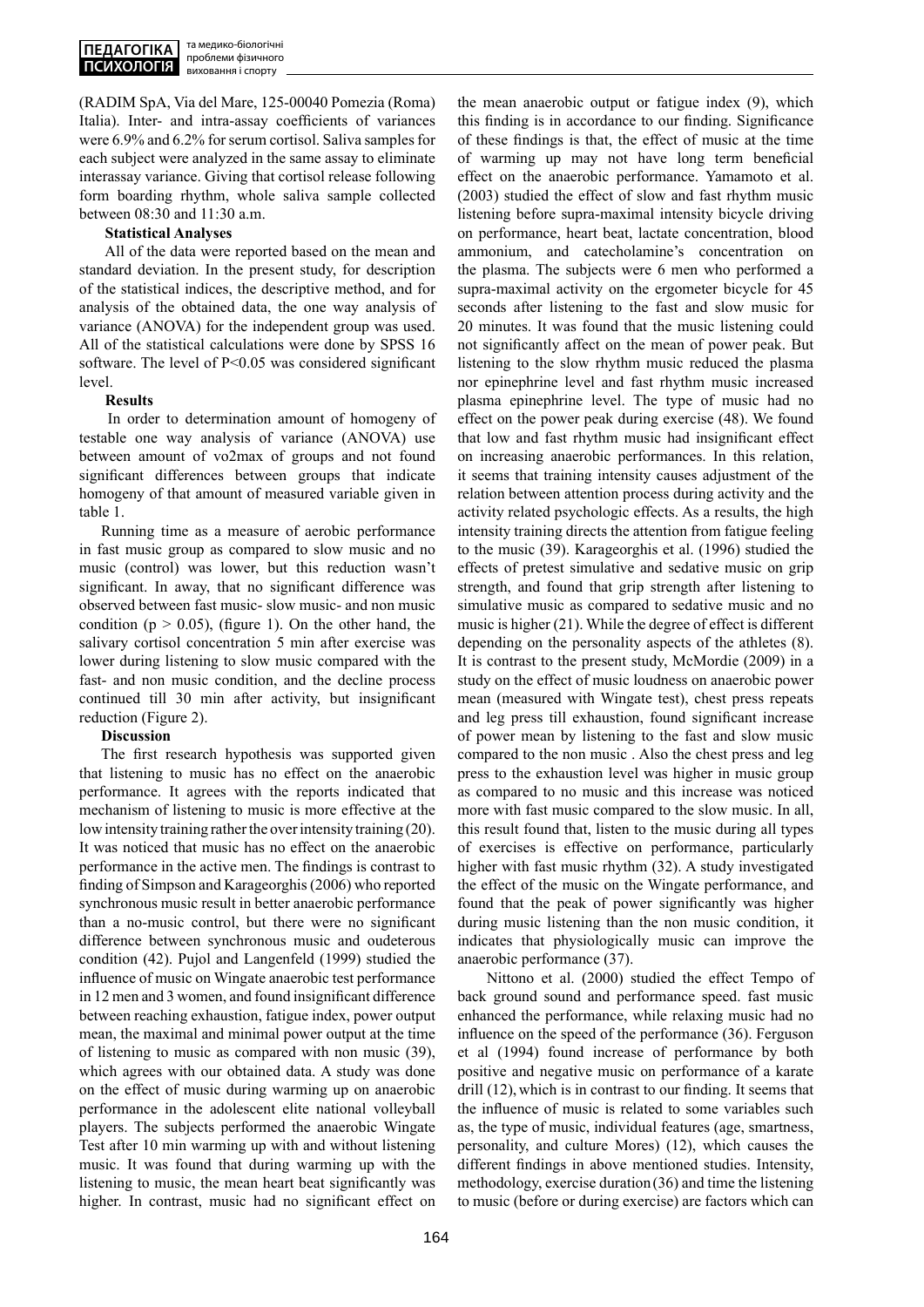

Table 1.

| Variable   | Running time<br>(second) | Salivary cortisol<br>concentration<br>15 minutes before | Salivary cortisol<br>concentration<br>5 minutes after | Salivary cortisol<br>concentration<br>30 minutes after |
|------------|--------------------------|---------------------------------------------------------|-------------------------------------------------------|--------------------------------------------------------|
|            |                          | training                                                | activity                                              | activity                                               |
| Fast music | $41.65 \pm 12.84$        | $13.4 \pm 5.37$                                         | $15.7\pm4.34$                                         | $17.4 \pm 5.31$                                        |
| Slow music | $46.81 \pm 13.48$        | $11.9 \pm 5.71$                                         | $10.80 \pm 5.71$                                      | $12.3 \pm 4.48$                                        |
| Control    | $45.28 \pm 12.32$        | $15.55 \pm 4.91$                                        | $14.35\pm4.01$                                        | $16.90 \pm 5.98$                                       |

*The levels of measured variables in the fast music, slow music and control groups*



*Fig 1. Anaerobic performance (mean ± SD) with the fast, slow and no music (control).*



clarify contradictory between our results and previous findings. Also, in the present study, music was listened during exercise and the subjects were athlete males. But in the other studies that is contrast to finding of the present study (9,23), music was listened before starting the exercises. Meanwhile, we used Coninghum Test while not used in the other relevant studies. It has been reported that music listening reduces cortisol level. In addition, effectively music stops the pressure response. Ghaderi et al. (2009) found that, salivary cortisol level 5 min after exercise at the time of listening to relaxation music in compared to motivational and non music was lower significantly. However, 30 min after activity insignificant difference was observed on cortisol concentration on three types of music. Also insignificant difference of salivary cortisol concentration was observed at the time of listening to the motivational and relaxation music (16), It is possible that music listening reduces the mental tension in the subjects at the time of during running. Since mental stress is one of the cortisol secreting stimuli and only the three different groups were listening the music, lack of significant increase of cortisol concentration could be attributed to the listening of music. Brownley et al. (1995) investigated the effect of music on physiological and affective responses with three different intensities (slow, medium, intensive) in trained and untrained runner to graded treadmill exercise (5). Data indicate that after intensive training and fast music listening plasma cortisol levels was higher than the level obtained at the relaxation music and non music (5). Collectively, these results indicate that fast music with high beat during exercise maybe is effective in the untrained runners and in contrast, is ineffective in the trained group (5). The other finding demonstrated that, one session training insignificantly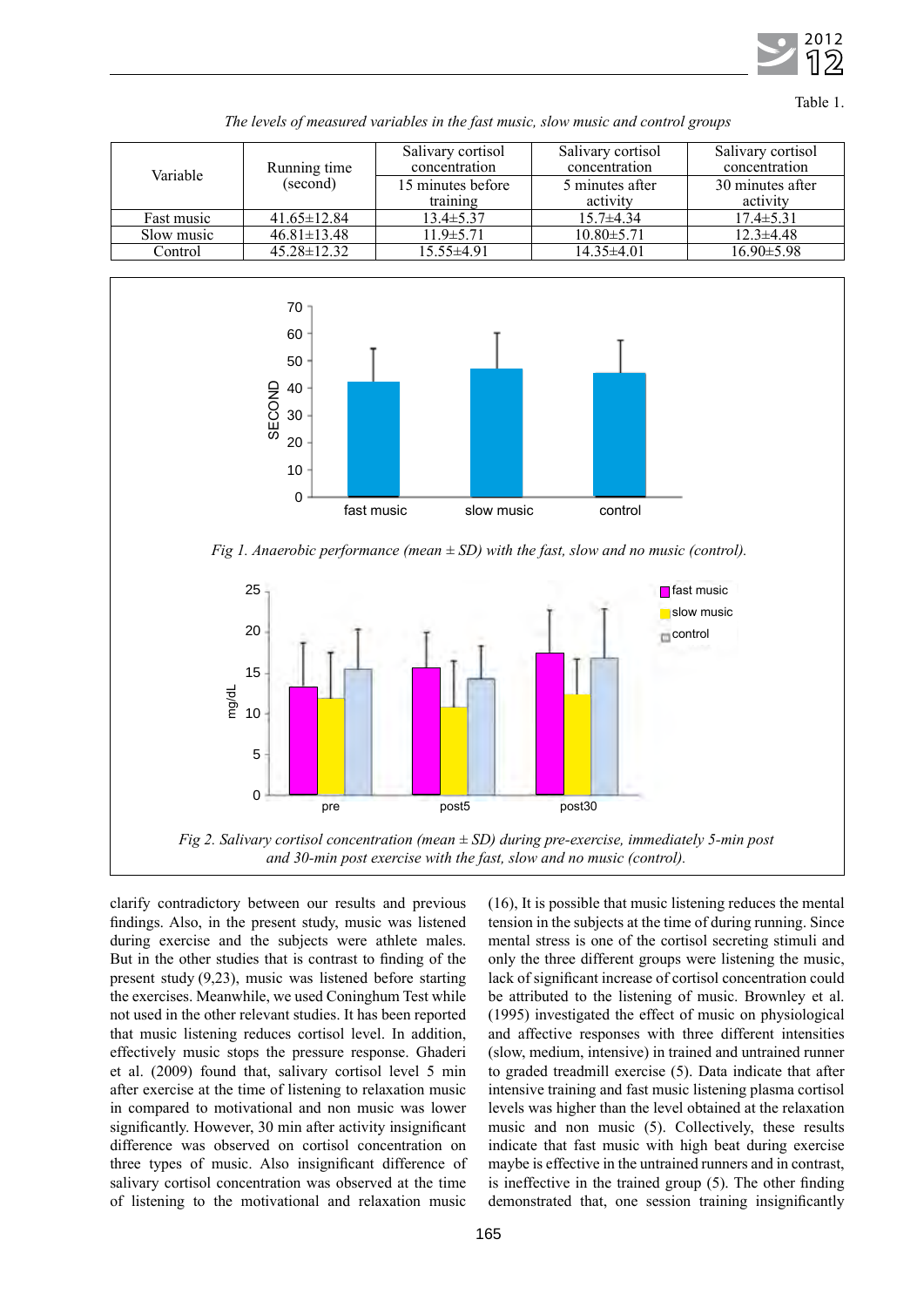reduces salivary cortisol concentration in the subjects 5 and 30 min after maximum running on the treadmill in the relaxation and motivational music group than the control (non music) group. Since the cortisol concentration at the time of listening to the slow music was lower than the fast music and control group, but is not significant. Certainly, cortisol response to training is depended to the activity intensity (13), and duration (18). Therefore one of the main stimulus secretion of cortisol is intensive physical activities (10). As Brownley et al. (1995) noticed that when the trained runner during supra-maximal exercise listen to the fast music had higher rates of respiration and cortisol levels (5), which agrees with present findings. Because in our study, the cortisol concentration at of listening to fast rhythm music 5 and 30 min after anaerobic activity was higher the time in comparison with the slow music and non music, but not significant. As it was pointed out on the anaerobic performance discussion, it seems that training intensity causes modulation of the relationship between the attention process and the activity caused psychological impacts during activity. As a result high intensity training directs external stimulus (music) to the fatigue feeling (39), and that music is not much effective.

### **Comclusions.**

In conclusion and based on the findings of the present study it is concluded that, the supra-maximal anaerobic performance is not under influence of music and there is no difference between the effect of the music type. Also, the salivary cortisol response during anaerobic performance is independent on the type of music. Nevertheless, further studies are required to investigate the effect of listening to the type of music on anaerobic performance and cortisol secretion.

#### **Acknowledgments**

 The authors would like to express their appreciation to the subjects for their participation in this study. This study was supported in part by a grant from the Department of Physical Education and Sport Science, Mahabad branch, Islamic Azad University, Mahabad, Iran.

#### **References:**

- 1. Atkinson G., Wilson D., Eubank M. Effects of music on work-rate distribution during a cycling time trial. *International Journal of Sports Medicine*, 2004, vol.25, pp. 611-615.
- 2. Beaver D.P. Pace through music. *Modern Athlete and Coach*, 1976, vol.14, pp. 12–13.
- 3. Becker N., Brett S., Chambliss C., Crowers K., Haring P., Marsh C., Montgomery R. Mellow and frenetic antecedent music during athletic performance of children, adults, and seniors. *Perceptual and Motor Skills*, 1994, vol.79, pp. 1043–1046
- 4. Boutcher S.H., & Trenske M. The effects of sensory deprivation and music onrating of rating ofrating of perceived exertion and affect during exercise. *Journal of Sport & Exercise Psychology*, 1990, vol.12, pp. 167-176.
- 5. Brownley K.A., Mc Murray R.G., Hackney A.C. Effect of music on physiological and affective responses to graded treadmill exercise in trained and untrained runner. *International Journal of Psychophysiology*, 1995, vol.3, pp. 193-201.
- 6. Copeland B.L., Franks B.D. Effects of types and intensities of background music on treadmill endurance. *Journal of Sports Medicine* and *Physical Fitness*, 1991, vol.31, pp. 100-103.
- 7. Costasi K.P., Terry C. The psychophysical effects of music in sport and exercise. A review 1997. 200p.
- 8. Crust L. Carry-over effects of music in an isometric muscular endurance task. *Perceptual and Motor Skills*, 2004, vol.98, pp. 985- 991.
- 9. Eliakim M., Meckel Y. The effect of music during arm-up on consecutive anaerobic performance in elite adolescent volleyball players. *International Journal of Sports Medicine,* 2006, vol.22, pp. 321-325.
- 10. Elias A.N., Wilson A.F., Pandian M.R., Chun G., Utsumi A., Kayaleh R., Ston S.C. Corticotrophin releasing hormone and gonadotropin secretion in physically active males after acute exercise. *European Journal of Applied Physiology*, 1991, vol.62, pp. 171-174.
- 11. Elliott D, Carr S, Orme D. The effect of motivational music on submaximal exercise. *European Journal of Sport Science*, 2005, vol.5, pp. 97-106.
- 12. Ferguson A.R., Carbonneau M.R., Chambliss C. Effects of positive and negative music on performance of a karate drill. *Perceptual and Motor Skills*, 1994, vol.78, pp. 1217–1218.
- 13. Fry A.C., Kraimer W.J., Ramsey L.T. Pituitary adrenal gonadal Responses to high-intensity Resistance Exercise Overtraining. *Journal of Applied Physiology*, 1998, vol.85, pp. 2352-2359.
- 14. Fukui H., & Yamashita M. The effects of music and visual stress on testosterone and cortisol in men and women. *Neuroendocrinology Letters*, 2003, vo.24, pp. 173-80.
- 15. Gerra G.A., Zaimovic D., Franchini M., Palladino G., Giucastro N., Reali et al. Neuroendocrine responses of healthy volunteers to "technomusic": Relationships with personality trait and emotional state. *International Journal of Psychophysiology*, 1998, vol.6, pp.28, 99
- 16. Ghaderi M., Rahimi R., Azarbayjany M.A. The Effect of Motivational and Relaxation Music on Aerobic Performance, rating ofrating ofrating ofrating of perceived exertion and Salivary Cortisol in Athlete Males. *South African Journal for Research in Sport, Physical Education and Recreation*, 2009, vol.1, pp. 29-38
- 17. Hirokawa E., & Ohira H. The effects of music listening after a stressful task on immune functions, neuroendocrine responses, and emotional states in college students. *Journal of Music Therapy*, 2003, vol.3, pp. 189-211.
- 18. Hoogeveen A.R., Zonderland M.L. Relationship between Testosteron, Cortisol and Performance in professional Cyclists. *International Journal of Sports Medicine*, 1996, vol.6, pp. 423-428.
- 19. Jing L., Xudong W. Evaluation on the effects of relaxing music on the recovery from aerobic exercise-induced fatigue. *Journal of Sports Medicine and Physical Fitness,* 2008, vol.48, pp. 102-6.
- 20. Karageorghis C., and Terry P.C. The psychophysical effects of music in sport and exercise: A review. *Journal of Sport Behavior*, 1997, vol.20, pp. 54–68.
- 21. Karageorghis C.L., Drew K.M., Terry P.C. Effects of pretest stimulative and sedative music on grip strength. *Perceptual and Motor Skills* 1996, vol.83, pp. 1347-1352.
- 22. Karageorghis C.I., Priest D.L., Williams L.S., Hirani R.M., Lannon K.M., Bates M.J. Ergogenic and Psychological Effects of Synchronous Music During Circuit-type Exercise. *Psychology of Sport & Exercise*, 2010, vol.5, pp. 1-9.
- 23. Karageorghis C.I., Mouzourides D.A., Priest D.L., Sasso T.A., Morrish D.J., Whalley C.L. Psychophysical and ergogenic effects of synchronous music during treadmill walking. *Journal of Sport & Exercise Psychology*, 2009, vol.31, pp.18-36.
- 24. Karageorghis C.I , Terry P C , Lane A M. Development and initial validation of an instrument to assess the motivational qualities of music in exercise and sport: The Brunel Music Rating Inventory. *Journal of Sports Sciences*, 1999, vol.17, pp. 713- 724.
- 25. Khalfa S., Bella S.D., Roy M., Peretz I., Lupien S.J. Effects of relaxing music on salivary cortisol level after psychological stress. *Annals of the New York Academy of Science*, 2003, vol.9, pp. 374– 376.
- 26. Kreutz G., Bongard S., Rohrmann S., Hodapp V., Grebe D. Effects of choir singing or listening on secretory immunoglobulin A, cortisol and emotional state. *Journal of Behavioural Medicine*, 2004, vol.27, pp. 623–634.
- 27. Jing L., Xudong W. Evaluation on effects of relaxing music on the recovery from aerobic exercise-induced fatigue. *Journal of Sports Medicine and Physical Fitness*, 2008, vol.48, pp. 102-6.
- 28. Labbe E., Schmidt N., Babin J., Pharr M. Coping with stress: the effectiveness of different types of music. *Applied Psychophysiology and Biofeedback*, 2007, vol.32, pp. 163-8.
- 29. Ladenberger L.E. Effect of music on the general feeling of persons performing monotonous work. *Med Pr*, 1986, vol.37, pp. 347-52.
- 30. Lee C., Clough P.J. The influence of rhythm and personality in the endurance response to motivational asynchronous music. *Journal of*